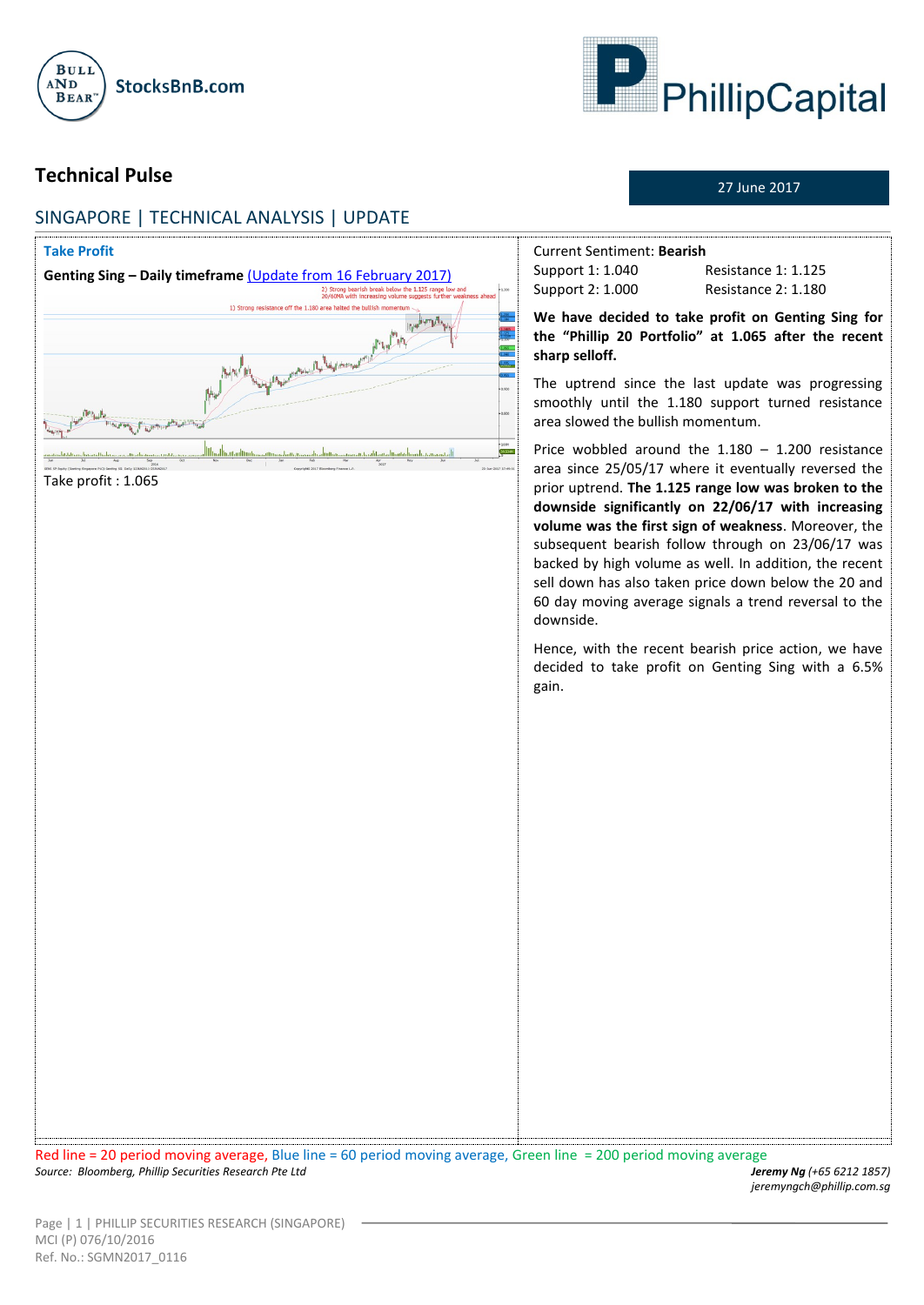

|                                                                        |                 |      |                   | <b>TECHNICAL ANALYSIS</b> |                                 |            | $\blacksquare$        |  |
|------------------------------------------------------------------------|-----------------|------|-------------------|---------------------------|---------------------------------|------------|-----------------------|--|
| The Phillip 20 Portfolio - Our top technical picks                     |                 |      |                   |                           |                                 |            |                       |  |
| <b>Company Name</b>                                                    | Ticker          |      | <b>Entry Date</b> | <b>Entry price</b>        | <b>Stop Loss</b>                | Last price | Current gain/loss (%) |  |
| <b>CHINA AVIATION</b>                                                  | G92             | Long | 29-Mar-17         | 1.520                     | 1.555                           | 1.680      | 10.53%                |  |
| <b>COGENT</b>                                                          | KJ9             | Long | 22-Mar-17         | 0.780                     | 0.725                           | 0.745      | $-4.49%$              |  |
| <b>F&amp;N</b>                                                         | F99             | Long | 24-Mar-17         | 2.220                     | 2.220                           | 2.340      | 5.41%                 |  |
| <b>METRO</b>                                                           | M01             | Long | 9-Mar-17          | 1.105                     | 1.060                           | 1.175      | 6.33%                 |  |
| <b>SHENG SIONG</b>                                                     | OV <sub>8</sub> | Long | 5-Apr-17          | 0.985                     | 0.895                           | 0.985      | $0.00\%$              |  |
| SINGAPORE O&G                                                          | 41X             | Long | $7 - Apr - 17$    | 0.665                     | 0.600                           | 0.650      | $-2.26%$              |  |
| <b>SINGMEDICAL</b>                                                     | 5OT             | Long | $6$ -Dec-16       | 0.445                     | 0.495                           | 0.670      | 50.56%                |  |
| <b>SUNPOWER</b>                                                        | 5GD             | Long | 30-Mar-17         | 0.825                     | 0.595                           | 0.680      | $-17.58%$             |  |
| <b>THAIBEV</b>                                                         | Y92             | Long | 14-Mar-17         | 0.955                     | 0.825                           | 0.880      | $-7.85%$              |  |
| UNITED ENGINEERS                                                       | U04             | Long | 31-Mar-17         | 2.870                     | 2.610                           | 2.760      | $-3.83%$              |  |
| <b>UPP HOLDINGS LTD</b>                                                | <b>UO9</b>      | Long | 24-Mar-17         | 0.300                     | 0.250                           | 0.280      | $-6.67%$              |  |
| *Average gain is calculated based on equal weight placed on each trade |                 |      |                   |                           | <b>Average Unrealized Gain:</b> | 1.51%      |                       |  |

| <b>Monthly Phillip 20 realized performance:</b> |       |  |  |  |  |  |
|-------------------------------------------------|-------|--|--|--|--|--|
| May 17 performance                              | 3.37% |  |  |  |  |  |
| June 17 performance                             | 0.33% |  |  |  |  |  |

*\*Take profit will be updated accordingly in the future technical pulse report*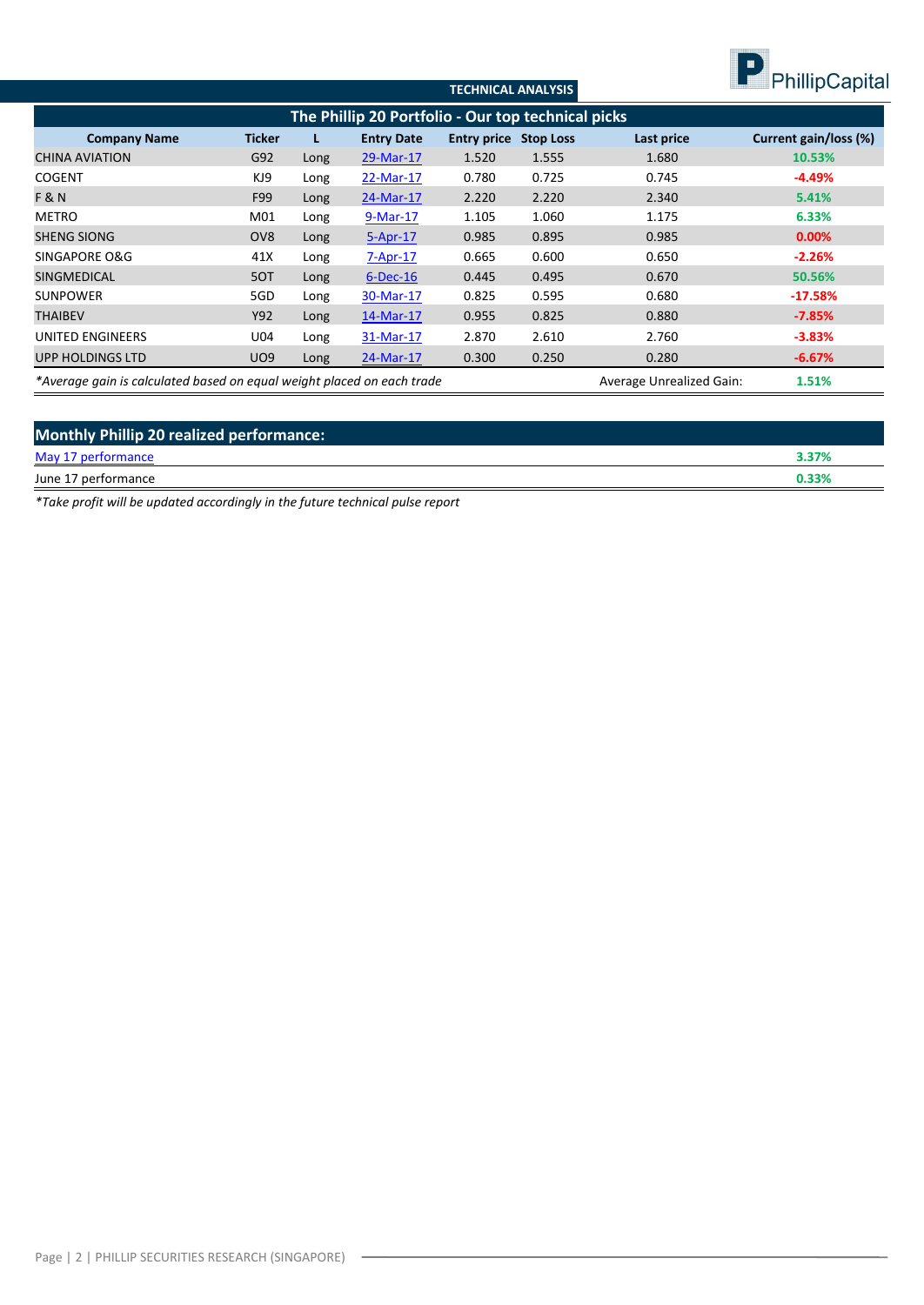## **TECHNIAL ANALYSIS**



Richard Leow, CFTe, FRM [richardleowwt@phillip.com.sg](mailto:richardleowwt@phillip.com.sg)

**Banking and Finance US Equity Oil & Gas | Energy** Jeremy Teong - [jeremyteongfh@phillip.com.sg](mailto:jeremyteongfh@phillip.com.sg) Ho Kang Wei - [hokw@phillip.com.sg](mailto:hokw@phillip.com.sg)

**SINGAPORE Phillip Securities Pte Ltd** Raffles City Tower 250, North Bridge Road #06-00

Singapore 179101 Tel +65 6533 6001 Fax +65 6535 6631 Website[: www.poems.com.sg](http://www.poems.com.sg/)

**JAPAN Phillip Securities Japan, Ltd.** 4-2 Nihonbashi Kabuto-cho Chuo-ku, Tokyo 103-0026 Tel +81-3 3666 2101 Fax +81-3 3666 6090 Website[: www.phillip.co.jp](http://www.phillip.co.jp/)

## **THAILAND**

**Phillip Securities (Thailand) Public Co. Ltd** 15th Floor, Vorawat Building, 849 Silom Road, Silom, Bangrak, Bangkok 10500 Thailand Tel +66-2 6351700 / 22680999 Fax +66-2 22680921 Website [www.phillip.co.th](http://www.phillip.co.th/)

**UNITED STATES Phillip Capital Inc** 141 W Jackson Blvd Ste 3050 The Chicago Board of Trade Building Chicago, IL 60604 USA Tel +1-312 356 9000 Fax +1-312 356 9005 Website: [www.phillipusa.com](http://www.phillipusa.com/)

### **INDIA**

**PhillipCapital (India) Private Limited** No.1, 18th Floor, Urmi Estate 95, Ganpatrao Kadam Marg Lower Parel West, Mumbai 400-013 Maharashtra, India Tel: +91-22-2300 2999 / Fax: +91-22-2300 2969 Website[: www.phillipcapital.in](http://www.phillipcapital.in/)

## **CAMBODIA**

**Phillip Bank Plc** Ground Floor of B-Office Centre,#61-64, Norodom Blvd Corner Street 306,Sangkat Boeung Keng Kang 1, Khan Chamkamorn, Phnom Penh, Cambodia Tel: 855 (0) 7796 6151/855 (0) 1620 0769 Website[: www.phillipbank.com.kh](http://www.phillipbank.com.kh/)

**Consumer | Healthcare Property | Infrastructure Macro** Soh Lin Sin - [sohls@phillip.com.sg](mailto:sohls@phillip.com.sg) Peter Ng - [peterngmc@phillip.com.sg](mailto:peterngmc@phillip.com.sg) Pei Sai Teng - [peist@phillip.com.sg](mailto:peist@phillip.com.sg)

**Transport | REITs (Industrial) REITs (Commercial, Retail, Healthcare) | Property Technical Analysis** Dehong Tan - [tandh@phillip.com.sg](mailto:tandh@phillip.com.sg) Jeremy Ng - [jeremyngch@phillip.com.sg](mailto:jeremyngch@phillip.com.sg)

**Contact Information (Singapore Research Team)**

**Contact Information (Regional Member Companies) MALAYSIA Phillip Capital Management Sdn Bhd** B-3-6 Block B Level 3 Megan Avenue II, No. 12, Jalan Yap Kwan Seng, 50450 Kuala Lumpur Tel +603 2162 8841 Fax +603 2166 5099 Website[: www.poems.com.my](http://www.poems.com.my/)

> **INDONESIA PT Phillip Securities Indonesia** ANZ Tower Level 23B, Jl Jend Sudirman Kav 33A Jakarta 10220 – Indonesia Tel +62-21 5790 0800 Fax +62-21 5790 0809 Website: [www.phillip.co.id](http://www.phillip.co.id/)

## **FRANCE**

**King & Shaxson Capital Limited** 3rd Floor, 35 Rue de la Bienfaisance 75008 Paris France Tel +33-1 45633100 Fax +33-1 45636017 Website[: www.kingandshaxson.com](http://www.kingandshaxson.com/)

**AUSTRALIA**

**Phillip Capital Limited** Level 10, 330 Collins Street Melbourne, Victoria 3000, Australia Tel +61-03 9629 8288 Fax +61-03 9629 8882 Website[: www.phillipcapital.com.au](http://www.phillipcapital.com.au/)

## **TURKEY**

**PhillipCapital Menkul Degerler** Dr. Cemil Bengü Cad. Hak Is Merkezi No. 2 Kat. 6A Caglayan 34403 Istanbul, Turkey Tel: 0212 296 84 84 Fax: 0212 233 69 29 Website[: www.phillipcapital.com.tr](http://www.phillipcapital.com.tr/)

**Head of Research Operations Officer**<br>
Paul Chew – <u>paulchewkl@phillip.com.se</u><br>
Paul Chew – <u>paulchewkl@phillip.com.se</u> Mohamed Amiruddin - [amiruddin@phillip.com.sg](mailto:amiruddin@phillip.com.sg)

**HONG KONG Phillip Securities (HK) Ltd** 11/F United Centre 95 Queensway Hong Kong Tel +852 2277 6600 Fax +852 2868 5307 Websites**:** [www.phillip.com.hk](http://www.phillip.com.hk/)

#### **CHINA**

**Phillip Financial Advisory (Shanghai) Co Ltd** No 550 Yan An East Road, Ocean Tower Unit 2318, Postal code 200001 Tel +86-21 5169 9200 Fax +86-21 6351 2940 Website[: www.phillip.com.cn](http://www.phillip.com.cn/)

**UNITED KINGDOM King & Shaxson Capital Limited** 6th Floor, Candlewick House, 120 Cannon Street, London, EC4N 6AS Tel +44-20 7426 5950 Fax +44-20 7626 1757 Website[: www.kingandshaxson.com](http://www.kingandshaxson.com/)

**SRI LANKA Asha Phillip Securities Limited** 2<sup>nd</sup> Floor, Lakshmans Building, No. 321, Galle Road, Colombo 03, Sri Lanka Tel: (94) 11 2429 100 Fax: (94) 11 2429 199 Website[: www.ashaphillip.net](http://www.ashaphillip.net/)

**DUBAI**

**Phillip Futures DMCC** Member of the Dubai Gold and Commodities Exchange (DGCX) Unit No 601, Plot No 58, White Crown Bldg, Sheikh Zayed Road, P.O.Box 212291 Dubai-UAE Tel: +971-4-3325052 / Fax: + 971-4-3328895